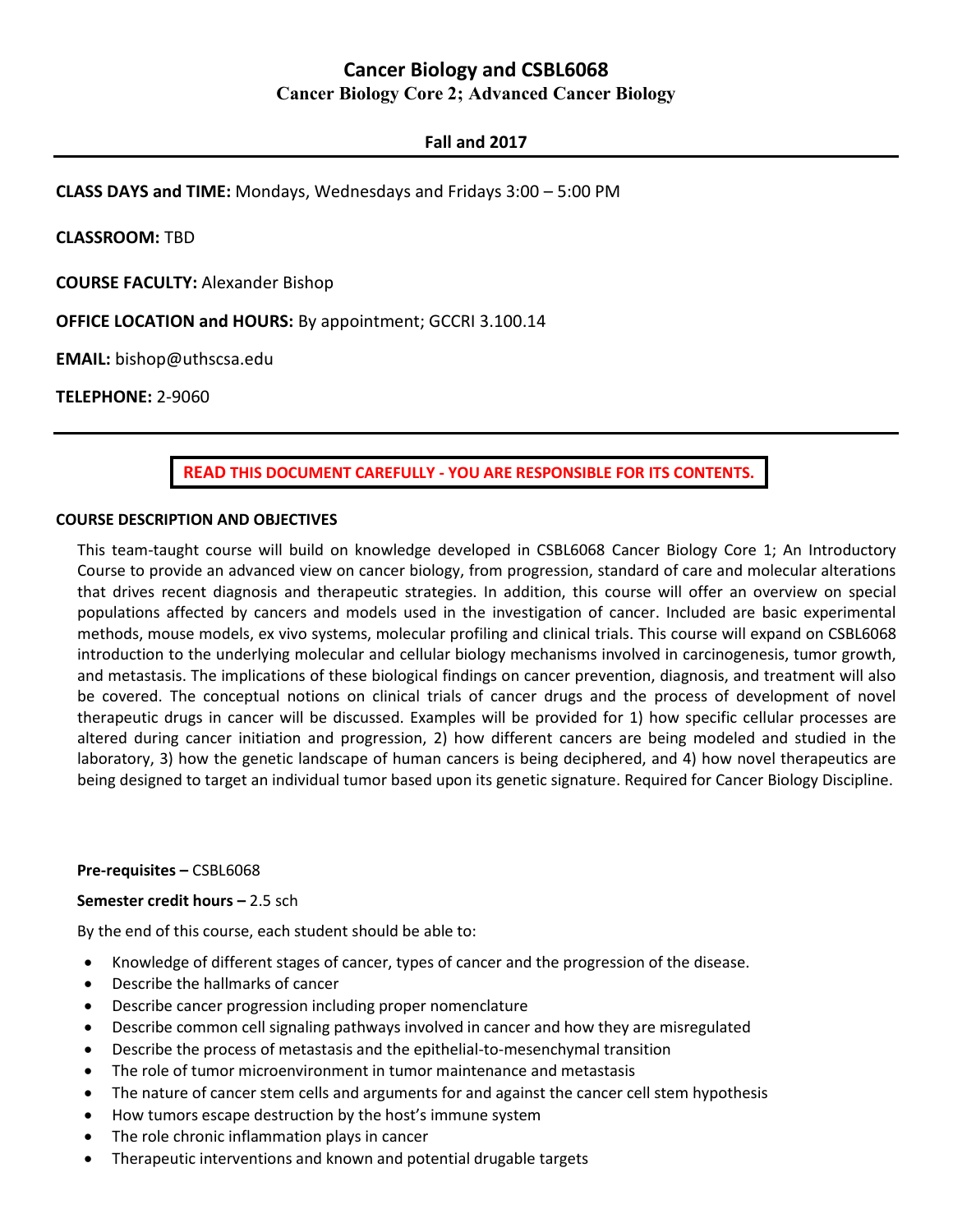## **COURSE ORGANIZATION**

## **The main teaching modalities used in this course include:**

- **1)** Conventional didactic lectures in which information is delivered to the class
- **2)** Textbook pre-reading/self‐study and online short question preview for the lecture
- **3)** Paper discussion at the end of the lecture

**Materials** – presentations are given in the common lecture format. Required reading assignments from The Biology of Cancer: Robert Weinberg (second edition) assigned reviews made accessible before the lecture through Canvas.

**Computer Access** – Various materials and assignments will require access to a computer with internet capabilities and the use of LMS (CANVAS)

**Reading Assignments** – Assigned pages/chapters from The Biology of Cancer: Robert Weinberg (second edition) will be provided. In addition, there may be specific reviews assigned by the lecturers and available to the students via Canvas.

## **ATTENDANCE**

In order to achieve the expected level of competency, students must be fully engaged. Incorporated into each class will either be a short question session online or a short discussion of an assigned paper at the end of the lecture for which each student is graded. Therefore, attendance for every class session is expected.

It is recognized that a student may occasionally arrive late to class due to unexpected traffic problems or inclement weather. However, chronic lateness is considered an unprofessional behavior that disrupts the learning environment for everyone else in the classroom.

Please discuss all planned absences directly with Dr. Bishop in advance and call him to explain unplanned absences. Make up work will be required and determined on a case-by-case basis.

## **TEXTBOOKS**

**Required:** The Biology of Cancer: Robert Weinberg (second edition) 2013

**Recommended:** To be provided by each lecturer via Canvas

## **GRADING POLICIES AND EXAMINATION PROCEDURES**

## **Grading System**

Testable material comes from 2 main sources: Lecture presentations and reading assignments.

 $A = 90-100\% B = 75-89\% C = 65-74\% F = 65\%$ 

**Note:** Fractions of grades are rounded to the nearest whole number for your final course grade. For example, 89.45 is an A, but 89.44 is a B, or 74.45 is a B, but 74.44 is a C.

A letter grade will be provided based on responses to short questions prior to each class based on assigned reading or discussions in class on assigned paper (40.5%), an assignment based on work conducted by peers towards the end of the course (55%) and participation in a class survey (4.5%).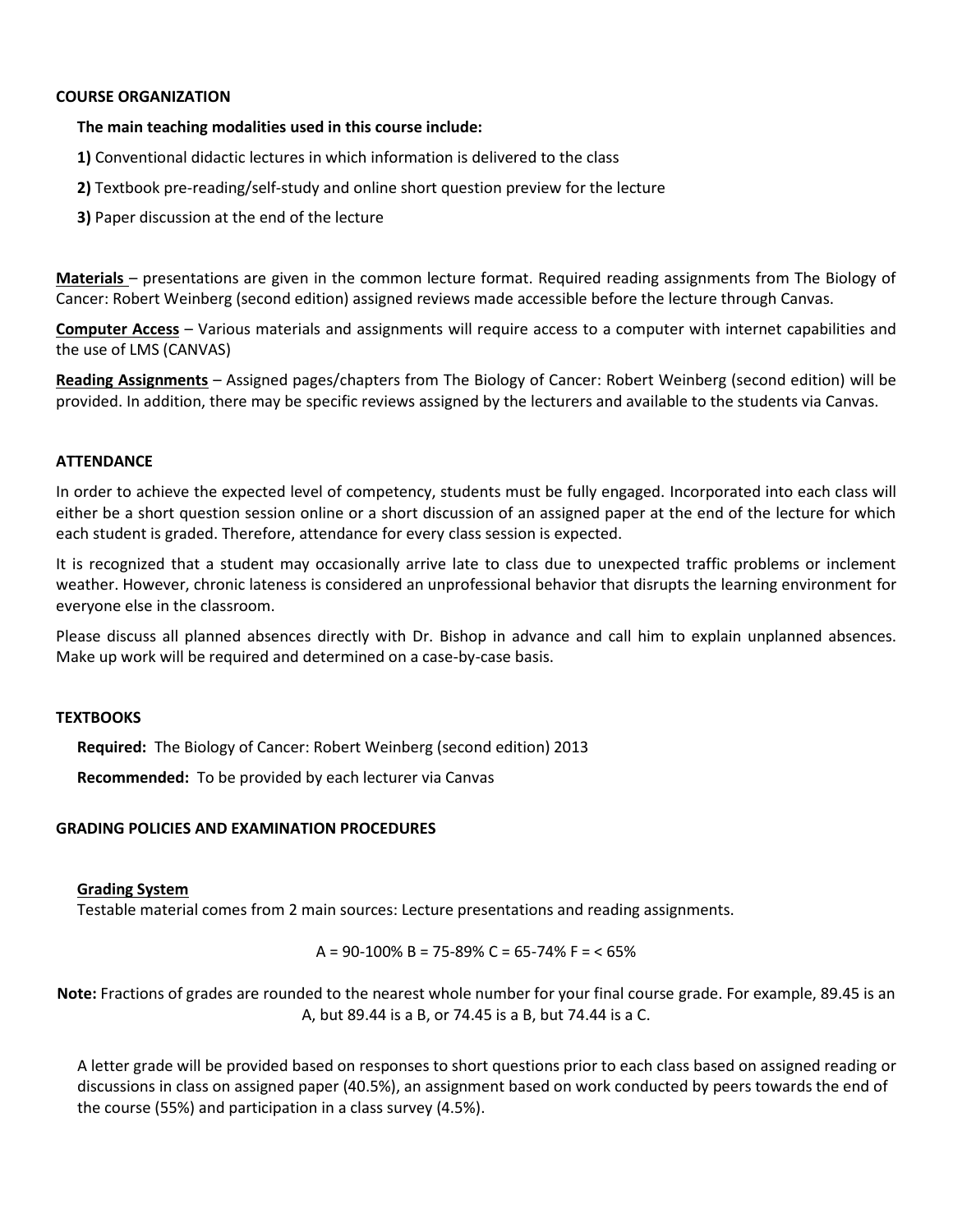**Examination Protocol - Not applicable.** 

**Grading Procedures** – Results will be provided to students as quickly as possible. No "challenges" are allowed. However, a time will be scheduled outside of class so that students may review concepts of concern to them.

**Make‐up Work** – A student who must miss a scheduled assignment for a serious reason must request an excused absence from the Course Director. Acceptable "serious reasons" usually involve serious illness or injury to the student (doctor's excuse may be required) or the student's family member. Examples of unacceptable reasons include: Not prepared or incomplete studying, over‐sleeping, hangover, heavy traffic or any travel delays, other appointments or scheduled professional or personal commitments. If it is determined that missing an exam is justified, a make‐up assignment will be scheduled. The make‐up assignment will be given as soon as possible at a time designated by the Course Director. Any student who misses an assignment and does not receive an excused absence **will receive a grade of zero for that assignment**.

## **REQUESTS FOR ACCOMODATIONS FOR DISABILITIES**

In accordance with policy 4.2.3, **Request for Accommodation Under the ADA and the ADA Amendments Act of 2008 (ADAAA)**, any student requesting accommodation must submit the appropriate request for accommodation under the American with Disabilities Act (ADA, form 100). to his/her appropriate Associate Dean of their School and a copy to the ADA Coordinator. Additional information may be obtained at [http://uthscsa.edu/eeo/request.asp.](http://uthscsa.edu/eeo/request.asp)

## **ACADEMIC INTEGRITY AND PROFESSIONALISM**

Any student who commits an act of academic dishonesty is subject to discipline as prescribed by the UT System Rules and Regulations of the Board of Regents. Academic dishonesty includes, but is not limited to, cheating, plagiarism, collusion, the submission for credit of any work or materials that are attributable in whole or in part to another person, taking an exam for another person, signing attendance sheets for another student, and any act designed to give unfair advantage to a student or the attempt to commit such an act. Additional information may be obtained at <http://catalog.uthscsa.edu/generalinformation/generalacademicpolicies/academicdishonestypolicy/>

## **TITLE IX AT UTHSCSA**

## **Title IX Defined:**

Title of the Education Amendments of 1972 is a federal law that prohibits sex discrimination in education. It reads "no person in the United States shall, on the basis of sex, be excluded from participation in, be denied the benefits of, or be subjected to discrimination under any education program or activity receiving Federal financial assistance."

## **University of Texas Health Science Center San Antonio's Commitment:**

University of Texas Health Science Center San Antonio (UTHSCSA) is committed to maintaining a learning environment that is free from discriminatory conduct based on gender. As required by Title IX, UTHSCSA does not discriminate on the basis of sex in its education programs and activities, and it encourages any student, faculty, or staff member who thinks that he or she has been subjected to sex discrimination, sexual harassment (including sexual violence) or sexual misconduct to immediately report the incident to the Title IX Director.

In an emergency, victims of sexual abuse should call 911. For non-emergencies, they may contact UPD at 210-567 2800. Additional information may be obtained at<http://students.uthscsa.edu/titleix/>

## **EMAIL POLICY**

Every student is issued a University e‐mail address and account at the time of enrollment. As a matter of University Policy, communications between students and faculty that occur using the student's University e-mail address is considered official business. Therefore, **students are expected to check their university email inboxes on a regular basis** so that any announcements, instructions, or information regarding this course will be received in a timely way. Missed communications due to inadequate monitoring of incoming emails on the University's email server will never be a valid excuse for unsatisfactory academic progress.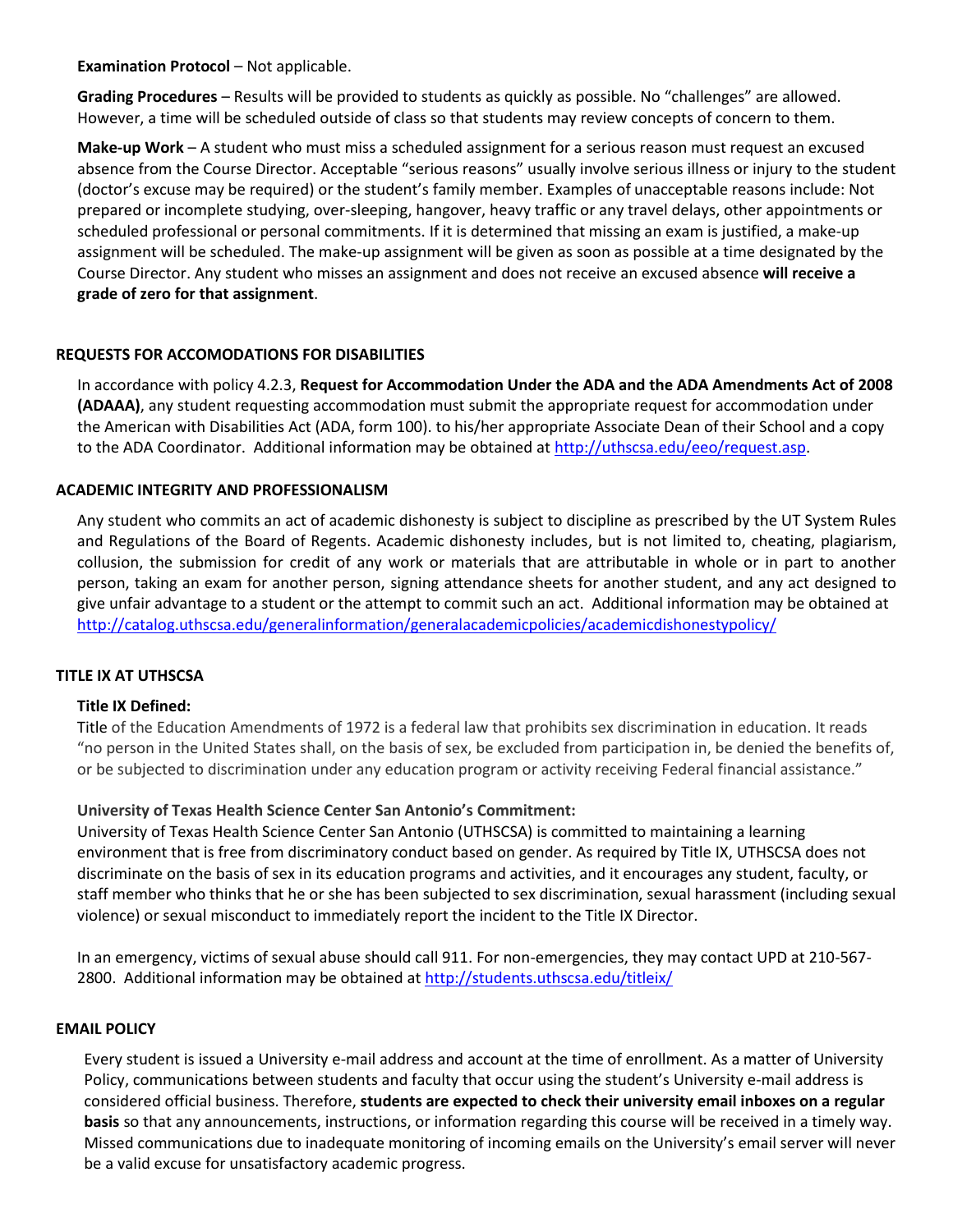## **USE OF RECORDING DEVICES**

Recording of lectures and other learning activities in this course by any means (*e.g.*, video, audio, etc.) is only permitted if approved by the instructor or required for compliance with Americans with Disabilities Act (ADA).

## **ELECTRONIC DEVICES**

Cell phones must be turned off during all class meetings and exams. Computers and electronic tablets are allowed only for participating in classroom activities (*e.g.*, viewing slides presented in lecture or conference materials). No texting, tweeting, emailing, web-surfing, gaming, or any use of electronic devices that is not directly connected with classroom activities is permitted.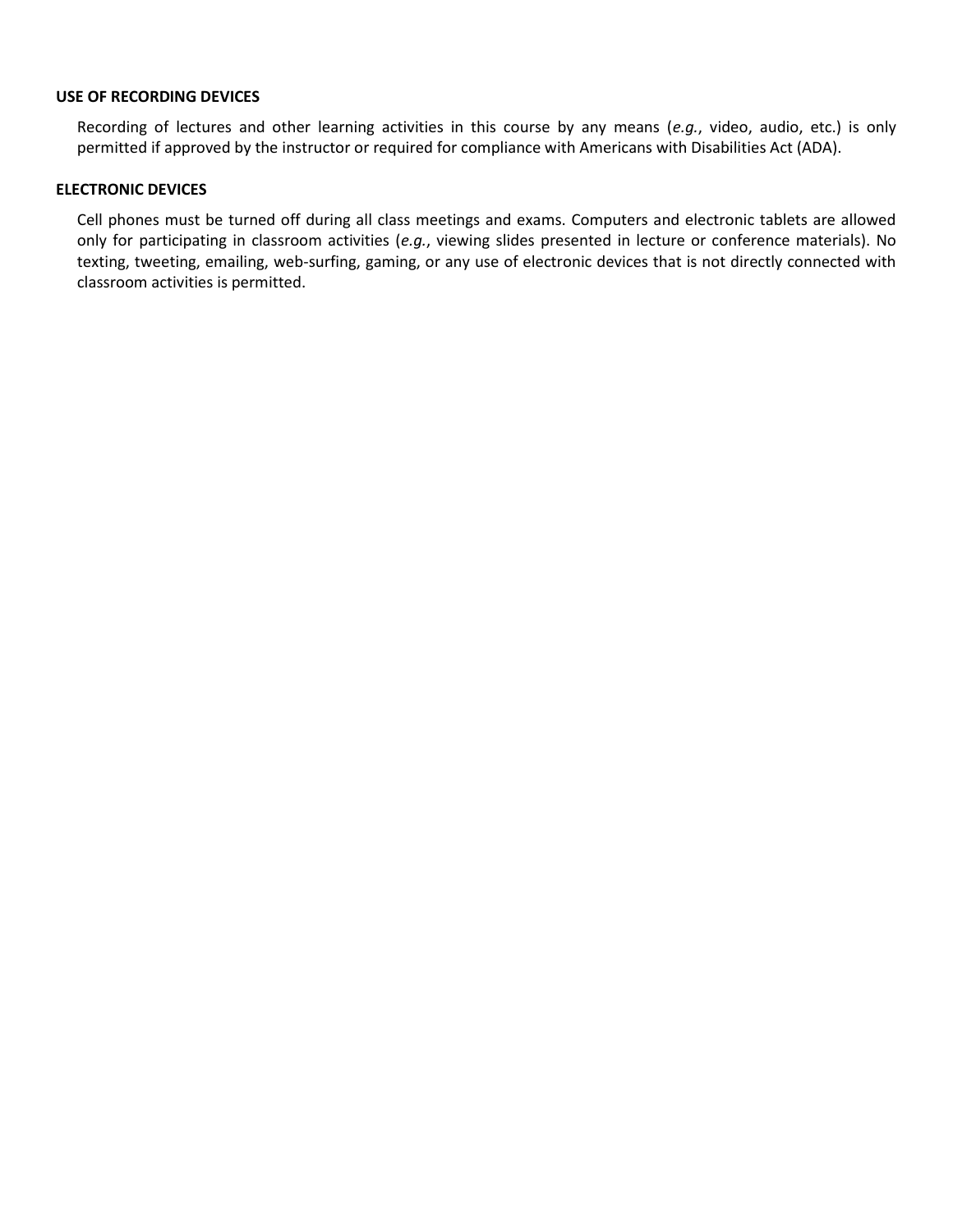# **TENTATIVE CLASS SCHEDULE**

**Cancer Biology and CSBL6069**

# **Cancer Biology Core 2; Advanced Cancer Biology**

**Fall and 2017** 

| <b>WEEK</b> | <b>DATE</b> | <b>TOPIC</b>                           | <b>Assignment</b>            | <b>Instructor and</b><br><b>Modality</b> |
|-------------|-------------|----------------------------------------|------------------------------|------------------------------------------|
| Week 1      | 9/27/17     | <b>Cancer Predisposition Syndromes</b> | <b>Supplemental material</b> | Robert                                   |
|             |             |                                        |                              | Marciniak                                |
|             | 9/29/17     | <b>Cancer Stem Cells</b>               | <b>Chapter 12</b>            | Pei Wang                                 |
| Week 2      | 10/2/17     | Epigenetic targets in cancer           | <b>Supplemental material</b> | Mike                                     |
|             |             | prevention and therapy                 |                              | Wargovich                                |
|             | 10/4/17     | The Biology of Angiogenesis            | <b>Chapter 13</b>            | Kay Oyajobi                              |
|             | 10/6/17     | Tumor microenvironment                 | Chapter 9 and 12             | Rong Li                                  |
| Week 3      | 10/9/17     | <b>Hormones and Cancer</b>             | <b>Supplemental material</b> | Linda                                    |
|             |             |                                        |                              | deGraffenreid                            |
|             | 10/11/17    | Prostate cancer                        | <b>Supplemental material</b> | Pratap Kumar                             |
|             | 10/13/17    | Women's cancers                        | <b>Supplemental material</b> | LuZhe Sun                                |
| Week 4      | 10/16/17    | <b>Obesity and Cancer</b>              | <b>Supplemental material</b> | Linda                                    |
|             |             |                                        |                              | deGraffenreid                            |
|             | 10/18/17    | Drug discovery, nature products to     | <b>Supplemental material</b> | Sue Mooberry                             |
|             |             | targeted therapy                       |                              |                                          |
|             | 10/20/17    | Mouse models of cancer                 | <b>Supplemental material</b> | Rong Li                                  |
| Week 5      | 10/23/17    | Cancer sequencing, profiling and       | <b>Supplemental material</b> | <b>Yidong Chen</b>                       |
|             |             | precision medicine                     |                              |                                          |
|             | 10/25/17    | <b>Molecular Diagnostics and Tumor</b> | <b>Chapter 14</b>            | Patricia Dahia                           |
|             |             | Profiling                              |                              |                                          |
|             | 10/27/17    | Lung Cancer; Causes, profiling and     | <b>Supplemental material</b> | Alex                                     |
|             |             | treatment                              |                              | Pertsemlidis                             |
| Week 6      | 10/30/17    | Enrichment                             |                              |                                          |
|             | 11/1/17     | Radiotherapy in cancer treatment       | <b>Supplemental material</b> | Rick                                     |
|             |             |                                        |                              | Crownover?                               |
|             | 11/3/17     | Established chemotherapeutic           | <b>Supplemental material</b> | Andrew                                   |
|             |             | treatment of cancer                    |                              | Brenner?                                 |
| Week 7      | 11/6/17     | Enrichment                             |                              |                                          |
|             | 11/8/17     | <b>Hematologic Malignancies</b>        | <b>Supplemental material</b> | Edward                                   |
|             |             |                                        |                              | Medina                                   |
|             | 11/10/17    | <b>Pancreatic Cancer</b>               | <b>Supplemental material</b> | Pei Wang?                                |
| Week 8      | 11/13/17    | Sarcomas                               | <b>Supplemental material</b> | Anand Karnad?                            |
|             | 11/15/17    | <b>Pediatric Malignancies</b>          | <b>Supplemental material</b> | Greg Aune?                               |
|             | 11/17/17    | DNA Repair as a Target for Cancer      | <b>Supplemental material</b> | Robert                                   |
|             |             | Therapeutics                           |                              | Marciniak                                |
| Week 9      | 11/20/17    | <b>Enrichment</b>                      |                              |                                          |
|             | 11/22/17    | Mechanisms of Acquired Resistance      | <b>Supplemental material</b> | Robert                                   |